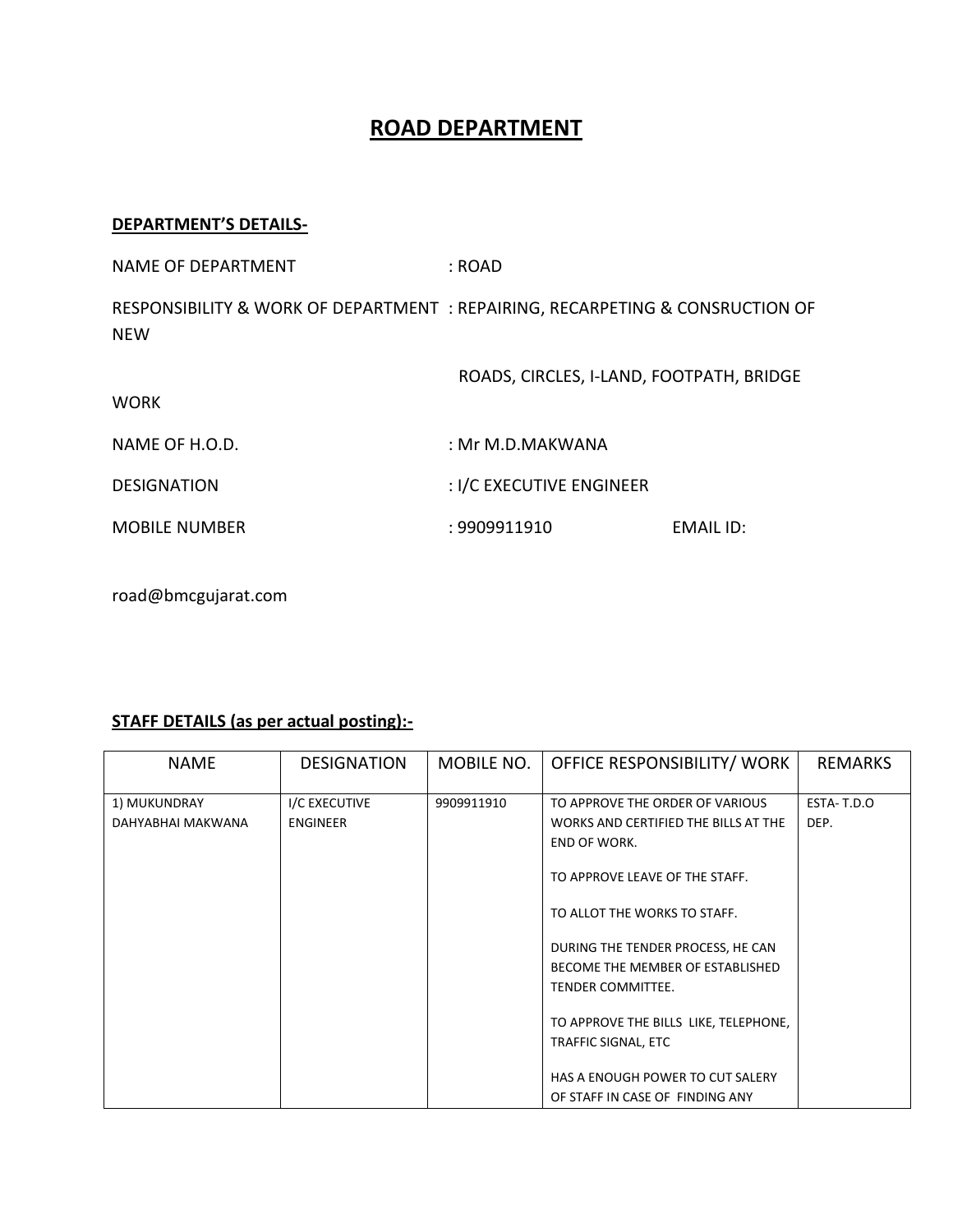|                      |                           |            | FAULT OF STAFF MEMBERS.               |                      |
|----------------------|---------------------------|------------|---------------------------------------|----------------------|
|                      |                           |            |                                       |                      |
|                      |                           |            | TO FOLLOW THE NOTICES AND NOTES       |                      |
|                      |                           |            | GIVEN BY ABOVE HEAD AND TO GIVE       |                      |
|                      |                           |            | INSTRUCTIONS ABOUT THAT TO THEIR      |                      |
|                      |                           |            | STAFF.                                |                      |
|                      |                           |            |                                       |                      |
|                      |                           |            | HAS A POWER TO GIVE DEPARTMENT        |                      |
|                      |                           |            | VEHICLES ON RENT.                     |                      |
|                      |                           |            |                                       |                      |
|                      |                           |            | TO FILL THE C.R. OF THE STAFF, AND IN |                      |
|                      |                           |            | CASE OF FINDING ANY FAULT IN ANY      |                      |
|                      |                           |            | MEMBER OF HIS STAFF, HE CAN ABLE TO   |                      |
|                      |                           |            | GIVE NOTICE TO THEM.                  |                      |
|                      |                           |            |                                       |                      |
|                      |                           |            | HAS A ENOUGH POWER TO STOP THE        |                      |
|                      |                           |            | WORK IF IT'S NOT CONSTRUCTED AS PER   |                      |
|                      |                           |            | TENDER/AGGREMENT SPECIFICATION.       |                      |
|                      |                           |            |                                       |                      |
|                      |                           |            | HAS A POWER TO PERMIT VARIOUS         |                      |
|                      |                           |            | AGENCIES FOR BREAKING THE ROADS       |                      |
|                      |                           |            | FOR PROVIDING ELECTRICLE CABLE,       |                      |
|                      |                           |            | TELEPHONE ETC, AFTER COLLECTING THE   |                      |
|                      |                           |            | DECIDED ROAD CHARGES.                 |                      |
|                      |                           |            | AS A HEAD OF THE DEPARTMENT, HAS A    |                      |
|                      |                           |            | RESPONSIBILITY TO SUPERVISE ALL THE   |                      |
|                      |                           |            | ACTIVITIES OF DEPARTMENT AND          |                      |
|                      |                           |            | CONTROL ON THAT.                      |                      |
|                      |                           |            |                                       |                      |
|                      |                           |            | TO PREPARE ANNUAL BUDGET ABOUT        |                      |
|                      |                           |            | THE DEPARMENT RELATED WORKS.          |                      |
|                      |                           |            |                                       |                      |
| 2) RANABHAI DAYABHAI | ADDITIONAL                | 9879525228 | TO ALLOT THE WORKS TO LABOURS,        | <b>ESTA-BUILDING</b> |
| <b>CHHOTALA</b>      | <b>ASSISTANT ENGINEER</b> |            | MISTRI, TIME KEEPER, DRIVERS ETC.     | DEP.                 |
|                      |                           |            | TO MAINTAIN THE CONSTRUCTED           |                      |
|                      |                           |            | FOOTPATH, CIRCLES, TRAFFIC ISLAND,    |                      |
|                      |                           |            | ROADS IN THEIR EXISTING CONDITION OF  |                      |
|                      |                           |            | THEIR PARTICULAR WARD GIVEN BY        |                      |
|                      |                           |            | RESPECTED EXECUTIVE OF THE            |                      |
|                      |                           |            | DEPARTMENT.                           |                      |
|                      |                           |            |                                       |                      |
|                      |                           |            | SUPERVISE THE NEW WORK & ASSURE       |                      |
|                      |                           |            | THAT PARTICULAR WORK IS GOING AS      |                      |
|                      |                           |            | PER STANDARD AND SPECIFICSTIONS.      |                      |
|                      |                           |            |                                       |                      |
|                      |                           |            | TO PREPARE ESTIMATES, DRAWINGS.       |                      |
|                      |                           |            | BILLS AND COMPLETED CERTIFICATES.     |                      |
|                      |                           |            | IF THE WORK IS NOT GOING AS PER       |                      |
|                      |                           |            | SPECIFICATION THEN HE HAS POWER TO    |                      |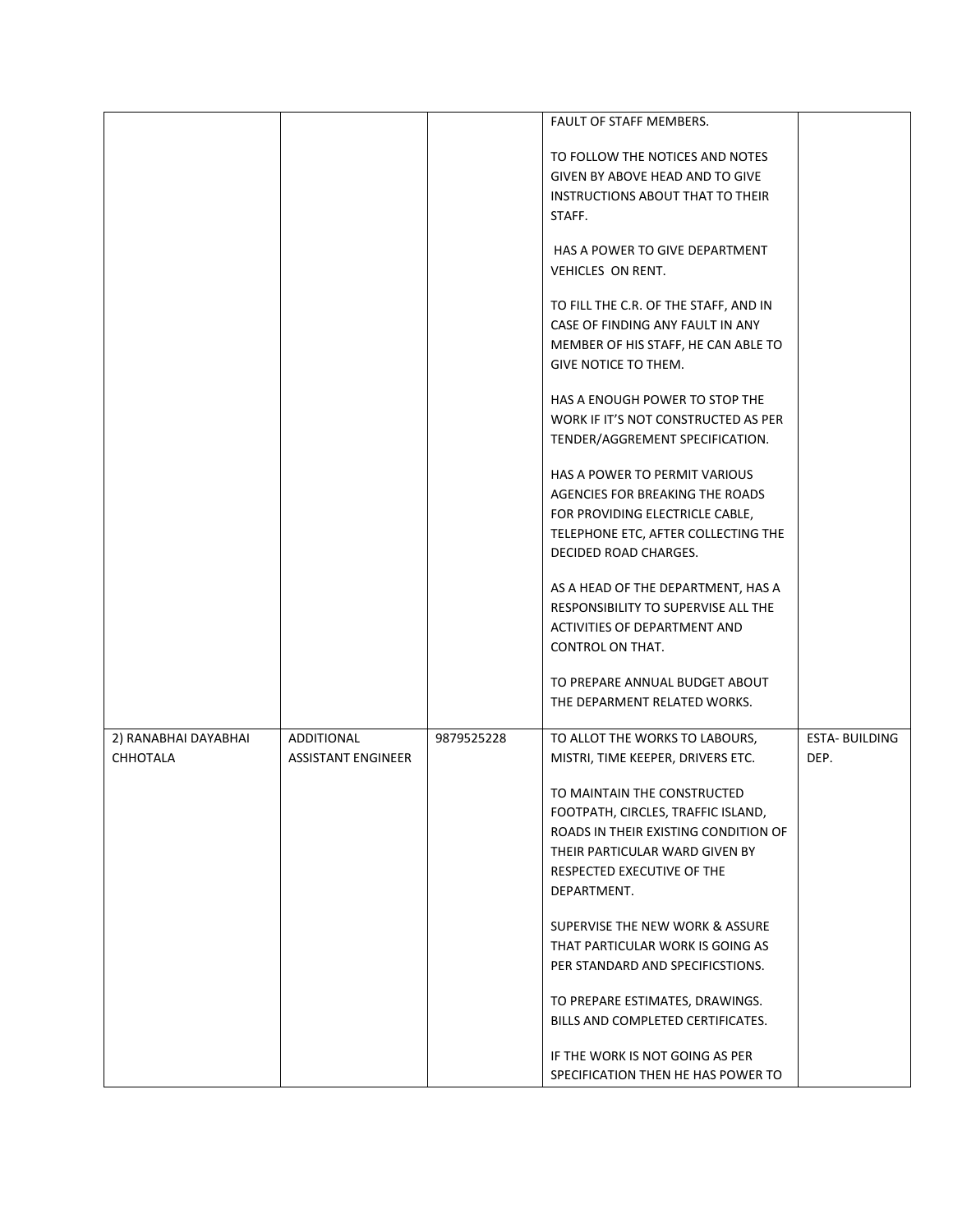|                                        |                                         |            | STOP THE WORK ANYTIME.                                                 |          |
|----------------------------------------|-----------------------------------------|------------|------------------------------------------------------------------------|----------|
| 3) BHAGIRATH LAXMIKANT<br><b>BHATT</b> | ADDITIONAL<br><b>ASSISTANT ENGINEER</b> | 8758282930 | TO ALLOT THE WORKS TO LABOURS,<br>MISTRI, TIME KEEPER, DRIVERS ETC.    | FIX PAY. |
|                                        |                                         |            | TAKEN CARE OF THE CONSTRUCTED                                          |          |
|                                        |                                         |            | FOOTPATH, CIRCLES, TRAFFIC ISLAND,                                     |          |
|                                        |                                         |            | ROADS OF THEIR PARTICULAR WARD<br>GIVEN BY RESPECTED EXECUTIVE OF THE  |          |
|                                        |                                         |            | DEPARTMENT.                                                            |          |
|                                        |                                         |            |                                                                        |          |
|                                        |                                         |            | SUPERVISE THE NEW WORK THAT                                            |          |
|                                        |                                         |            | PARTICULAR WORK IS GOING AS PER                                        |          |
|                                        |                                         |            | STANDARD AND SPECIFICSTIONS.                                           |          |
|                                        |                                         |            | TO PREPARE ESTIMATES, DRAWINGS.                                        |          |
|                                        |                                         |            | BILLS AND COMPLETED CERTIFICATES.                                      |          |
|                                        |                                         |            | IF THE WORK IS NOT GOING AS PER                                        |          |
|                                        |                                         |            | SPECIFICATION THEN HE CAN STOP THE                                     |          |
|                                        |                                         |            | WORK ANYTIME.                                                          |          |
|                                        |                                         |            |                                                                        |          |
| 4) MANSUKHBHAI<br>KHODABHAI BORICHA    | ADDITIONAL<br><b>ASSISTANT ENGINEER</b> | 9427246193 | TO ALLOT THE WORKS TO LABOURS,<br>MISTRI, TIME KEEPER, DRIVERS ETC.    | FIX PAY. |
|                                        |                                         |            |                                                                        |          |
|                                        |                                         |            | TAKEN CARE OF THE CONSTRUCTED                                          |          |
|                                        |                                         |            | FOOTPATH, CIRCLES, TRAFFIC ISLAND,                                     |          |
|                                        |                                         |            | ROADS OF THEIR PARTICULAR WARD                                         |          |
|                                        |                                         |            | GIVEN BY RESPECTED EXECUTIVE OF THE                                    |          |
|                                        |                                         |            | DEPARTMENT.                                                            |          |
|                                        |                                         |            | SUPERVISE THE NEW WORK THAT                                            |          |
|                                        |                                         |            | PARTICULAR WORK IS GOING AS PER                                        |          |
|                                        |                                         |            | STANDARD AND SPECIFICSTIONS.                                           |          |
|                                        |                                         |            | TO PREPARE ESTIMATES, DRAWINGS.                                        |          |
|                                        |                                         |            | BILLS AND COMPLETED CERTIFICATES.                                      |          |
|                                        |                                         |            |                                                                        |          |
|                                        |                                         |            | IF THE WORK IS NOT GOING AS PER<br>SPECIFICATION THEN HE CAN CLOSE THE |          |
|                                        |                                         |            | WORK ANYTIME.                                                          |          |
|                                        |                                         |            |                                                                        |          |
| 5) HITESHBHAI SOMABHAI                 | ADDITIONAL                              | 8733095780 | TO ALLOT THE WORKS TO LABOURS,                                         | FIX PAY. |
| PANCHAL                                | <b>ASSISTANT ENGINEER</b>               |            | MISTRI, TIME KEEPER, DRIVERS ETC.                                      |          |
|                                        |                                         |            | TAKEN CARE OF THE CONSTRUCTED                                          |          |
|                                        |                                         |            | FOOTPATH, CIRCLES, TRAFFIC ISLAND,                                     |          |
|                                        |                                         |            | ROADS OF THEIR PARTICULAR WARD                                         |          |
|                                        |                                         |            | GIVEN BY RESPECTED EXECUTIVE OF THE                                    |          |
|                                        |                                         |            | DEPARTMENT.                                                            |          |
|                                        |                                         |            | SUPERVISE THE NEW WORK THAT                                            |          |
|                                        |                                         |            | PARTICULAR WORK IS GOING AS PER                                        |          |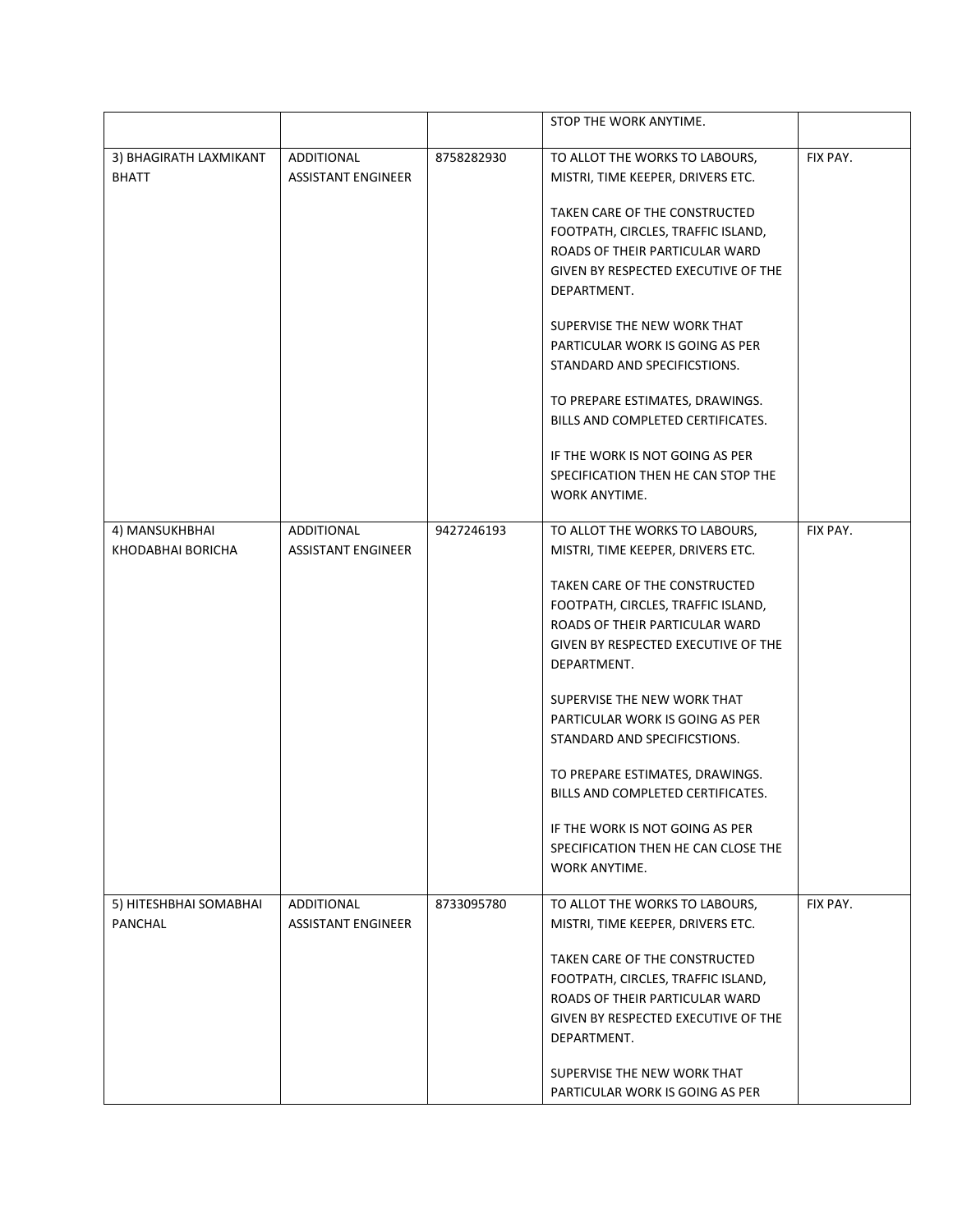|                          |                           |            | STANDARD AND SPECIFICSTIONS.        |                       |
|--------------------------|---------------------------|------------|-------------------------------------|-----------------------|
|                          |                           |            |                                     |                       |
|                          |                           |            | TO PREPARE ESTIMATES, DRAWINGS.     |                       |
|                          |                           |            | BILLS AND COMPLETED CERTIFICATES.   |                       |
|                          |                           |            | IF THE WORK IS NOT GOING AS PER     |                       |
|                          |                           |            | SPECIFICATION THEN HE CAN CLOSE THE |                       |
|                          |                           |            | WORK ANYTIME.                       |                       |
| 6) MANISH VALLABHBHAI    | ADDITIONAL                | 8469627272 | TO ALLOT THE WORKS TO LABOURS,      | FIX PAY.              |
| <b>DIHORA</b>            | <b>ASSISTANT ENGINEER</b> |            | MISTRI, TIME KEEPER, DRIVERS ETC.   |                       |
|                          |                           |            | TAKEN CARE OF THE CONSTRUCTED       |                       |
|                          |                           |            | FOOTPATH, CIRCLES, TRAFFIC ISLAND,  |                       |
|                          |                           |            | ROADS OF THEIR PARTICULAR WARD      |                       |
|                          |                           |            | GIVEN BY RESPECTED EXECUTIVE OF THE |                       |
|                          |                           |            | DEPARTMENT.                         |                       |
|                          |                           |            | SUPERVISE THE NEW WORK THAT         |                       |
|                          |                           |            | PARTICULAR WORK IS GOING AS PER     |                       |
|                          |                           |            | STANDARD AND SPECIFICSTIONS.        |                       |
|                          |                           |            | TO PREPARE ESTIMATES, DRAWINGS.     |                       |
|                          |                           |            | BILLS AND COMPLETED CERTIFICATES.   |                       |
|                          |                           |            | IF THE WORK IS NOT GOING AS PER     |                       |
|                          |                           |            | SPECIFICATION THEN HE CAN CLOSE THE |                       |
|                          |                           |            | <b>WORK ANYTIME.</b>                |                       |
| 7) MAHENDRASINH          | ADDITIONAL                | 8238946572 | TO ALLOT THE WORKS TO LABOURS,      | <b>ESTA- BUILDING</b> |
| <b>CHANDANSINH GOHIL</b> | <b>ASSISTANT ENGINEER</b> |            | MISTRI, TIME KEEPER, DRIVERS ETC.   | DEP.                  |
|                          |                           |            | TAKEN CARE OF THE CONSTRUCTED       | FIX PAY.              |
|                          |                           |            | FOOTPATH, CIRCLES, TRAFFIC ISLAND,  |                       |
|                          |                           |            | ROADS OF THEIR PARTICULAR WARD      |                       |
|                          |                           |            | GIVEN BY RESPECTED EXECUTIVE OF THE |                       |
|                          |                           |            | DEPARTMENT.                         |                       |
|                          |                           |            | SUPERVISE THE NEW WORK THAT         |                       |
|                          |                           |            | PARTICULAR WORK IS GOING AS PER     |                       |
|                          |                           |            | STANDARD AND SPECIFICSTIONS.        |                       |
|                          |                           |            | TO PREPARE ESTIMATES, DRAWINGS.     |                       |
|                          |                           |            | BILLS AND COMPLETED CERTIFICATES.   |                       |
|                          |                           |            | IF THE WORK IS NOT GOING AS PER     |                       |
|                          |                           |            | SPECIFICATION THEN HE CAN CLOSE THE |                       |
|                          |                           |            | WORK ANYTIME.                       |                       |
| 8) VAIBHAVSINH           | ADDITIONAL                | 9687768686 | TO ALLOT THE WORKS TO LABOURS,      | FIX PAY.              |
| <b>UPENDRASINH MORI</b>  | <b>ASSISTANT ENGINEER</b> |            | MISTRI, TIME KEEPER, DRIVERS ETC.   |                       |
|                          |                           |            | TAKEN CARE OF THE CONSTRUCTED       |                       |
|                          |                           |            | FOOTPATH, CIRCLES, TRAFFIC ISLAND,  |                       |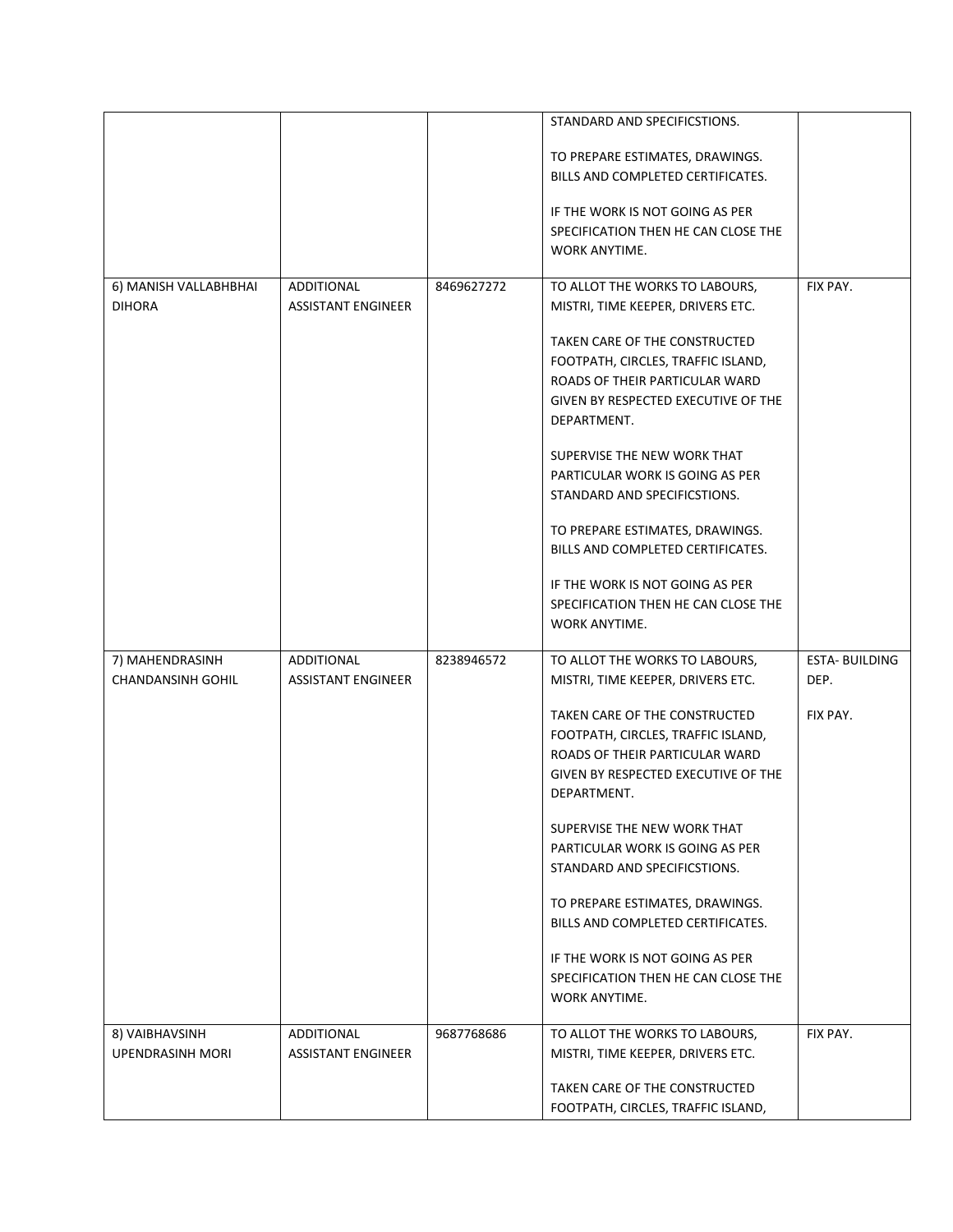|                                      |                                         |            | ROADS OF THEIR PARTICULAR WARD<br>GIVEN BY RESPECTED EXECUTIVE OF THE<br>DEPARTMENT.                                                                        |                      |
|--------------------------------------|-----------------------------------------|------------|-------------------------------------------------------------------------------------------------------------------------------------------------------------|----------------------|
|                                      |                                         |            | SUPERVISE THE NEW WORK THAT<br>PARTICULAR WORK IS GOING AS PER<br>STANDARD AND SPECIFICSTIONS.                                                              |                      |
|                                      |                                         |            | TO PREPARE ESTIMATES, DRAWINGS.<br>BILLS AND COMPLETED CERTIFICATES.                                                                                        |                      |
|                                      |                                         |            | IF THE WORK IS NOT GOING AS PER<br>SPECIFICATION THEN HE CAN CLOSE THE<br>WORK ANYTIME.                                                                     |                      |
| 9) SNEHALKUMAR<br>AVICHALDAN GADHAVI | ADDITIONAL<br><b>ASSISTANT ENGINEER</b> | 8980213317 | TO ALLOT THE WORKS TO LABOURS,<br>MISTRI, TIME KEEPER, DRIVERS ETC.                                                                                         | <b>CONTRACT BASE</b> |
|                                      |                                         |            | TAKEN CARE OF THE CONSTRUCTED<br>FOOTPATH, CIRCLES, TRAFFIC ISLAND,<br>ROADS OF THEIR PARTICULAR WARD<br>GIVEN BY RESPECTED EXECUTIVE OF THE<br>DEPARTMENT. |                      |
|                                      |                                         |            | SUPERVISE THE NEW WORK THAT<br>PARTICULAR WORK IS GOING AS PER<br>STANDARD AND SPECIFICSTIONS.                                                              |                      |
|                                      |                                         |            | TO PREPARE ESTIMATES, DRAWINGS.<br>BILLS AND COMPLETED CERTIFICATES.                                                                                        |                      |
|                                      |                                         |            | IF THE WORK IS NOT GOING AS PER<br>SPECIFICATION THEN HE CAN CLOSE THE<br>WORK ANYTIME.                                                                     |                      |
| 10) RAVINDRA<br>RAMESHKUMAR AMBALIYA | <b>ASSISTANT ENGINEER</b>               | 9712150705 | TO ALLOT THE WORKS TO LABOURS,<br>MISTRI, TIME KEEPER, DRIVERS ETC.                                                                                         | <b>CONTRACT BASE</b> |
|                                      |                                         |            | TAKEN CARE OF THE CONSTRUCTED<br>FOOTPATH, CIRCLES, TRAFFIC ISLAND,<br>ROADS OF THEIR PARTICULAR WARD<br>GIVEN BY RESPECTED EXECUTIVE OF THE<br>DEPARTMENT. |                      |
|                                      |                                         |            | SUPERVISE THE NEW WORK THAT<br>PARTICULAR WORK IS GOING AS PER<br>STANDARD AND SPECIFICSTIONS.                                                              |                      |
|                                      |                                         |            | TO PREPARE ESTIMATES, DRAWINGS.<br>BILLS AND COMPLETED CERTIFICATES.                                                                                        |                      |
|                                      |                                         |            | IF THE WORK IS NOT GOING AS PER<br>SPECIFICATION THEN HE CAN CLOSE THE                                                                                      |                      |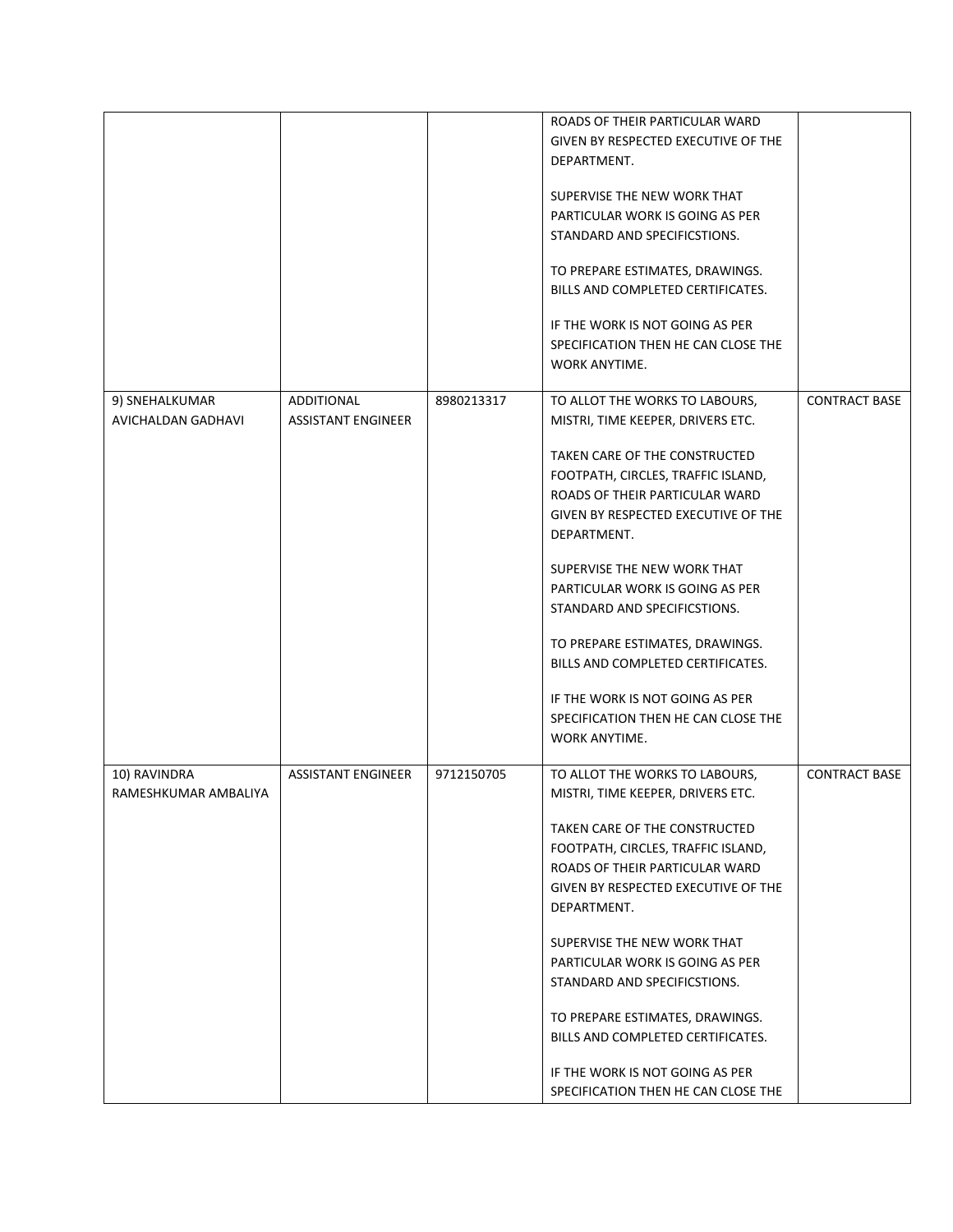|                             |                     |            | WORK ANYTIME.                                                                                                                                                                                                          |                                   |
|-----------------------------|---------------------|------------|------------------------------------------------------------------------------------------------------------------------------------------------------------------------------------------------------------------------|-----------------------------------|
| 11) JITENDRASINH D ZALA     | <b>JUNIOR CLERK</b> | 9879190571 | CLERK SHOULD HAVE TO FOLLOW THE<br>WORK GIVEN BY RESPECTED EXECUTIVE<br>LIKE ESTABLISHMENT, IMPRESSED CARD,<br>VARIOUS TYPES OF REGISTERS, T.A, BILL,<br>PREPARES TELEPHONE AND ELECTRICITY<br>BILL, TO PASS AUDIT ETC | <b>ESTA-FILTER</b><br>DEP.        |
| 12) DEVABHAI B CHAVDA       | <b>JUNIOR CLERK</b> | 9737668090 | CLERK SHOULD HAVE TO FOLLOW THE<br>WORK GIVEN BY RESPECTED EXECUTIVE<br>LIKE ESTABLISHMENT, IMPRESSED CARD,<br>VARIOUS TYPES OF REGISTERS, T.A, BILL,<br>PREPARES TELEPHONE AND ELECTRICITY<br>BILL, TO PASS AUDIT ETC | <b>ESTA-FILTER</b><br>DEP.        |
| 13) KISHORBHAI THAKKAR      | <b>TIME KEEPER</b>  | 9426441314 | TO FOLLOW THE INSTRUCTION OF THE<br>ENGINEERS(A.E & A.E.E.) AND HEAD OF<br>THE DEPARTMENT AND SUPERVISE THE<br>WORK ON ROAD SITE.<br>TO GIVE DAILY PROGRESS REPORT OF THE<br>WORK TO A.A.E AND EXECUTIVE.              | <b>ESTA- BUILDING</b><br>DEP.     |
| 14) YUNUSHBHAI R<br>AGAVAN  | <b>TIME KEEPER</b>  | 9879606043 | TO FOLLOW THE INSTRUCTION OF THE<br>ENGINEERS(A.E & A.E.E.) AND HEAD OF<br>THE DEPARTMENT AND SUPERVISE THE<br>WORK ON ROAD SITE.<br>TO GIVE DAILY PROGRESS REPORT OF THE<br>WORK TO A.A.E AND EXECUTIVE.              | <b>ESTA-WATER</b><br><b>WORKS</b> |
| 15) MAHIPATSINH ZALA        | TIME KEEPER         | 9879552696 | TO FOLLOW THE INSTRUCTION OF THE<br>ENGINEERS(A.E & A.E.E.) AND HEAD OF<br>THE DEPARTMENT AND SUPERVISE THE<br>WORK ON ROAD SITE.<br>TO GIVE DAILY PROGRESS REPORT OF THE<br>WORK TO A.A.E AND EXECUTIVE.              | <b>ESTA-BUS</b><br>GARAGE         |
| 16) RUGDEVSINH GOHIL        | <b>TIME KEEPER</b>  | 9978995556 | TO FOLLOW THE INSTRUCTION OF THE<br>ENGINEERS(A.E & A.E.E.) AND HEAD OF<br>THE DEPARTMENT AND SUPERVISE THE<br>WORK ON ROAD SITE.<br>TO GIVE DAILY PROGRESS REPORT OF THE<br>WORK TO A.A.E AND EXECUTIVE.              | <b>ESTA-BUS</b><br>GARAGE         |
| 17) BAHADURSINH V<br>RATHOD | TIME KEEPER         | 9879616141 | TO FOLLOW THE INSTRUCTION OF THE<br>ENGINEERS(A.E & A.E.E.) AND HEAD OF<br>THE DEPARTMENT AND SUPERVISE THE<br>WORK ON ROAD SITE.                                                                                      |                                   |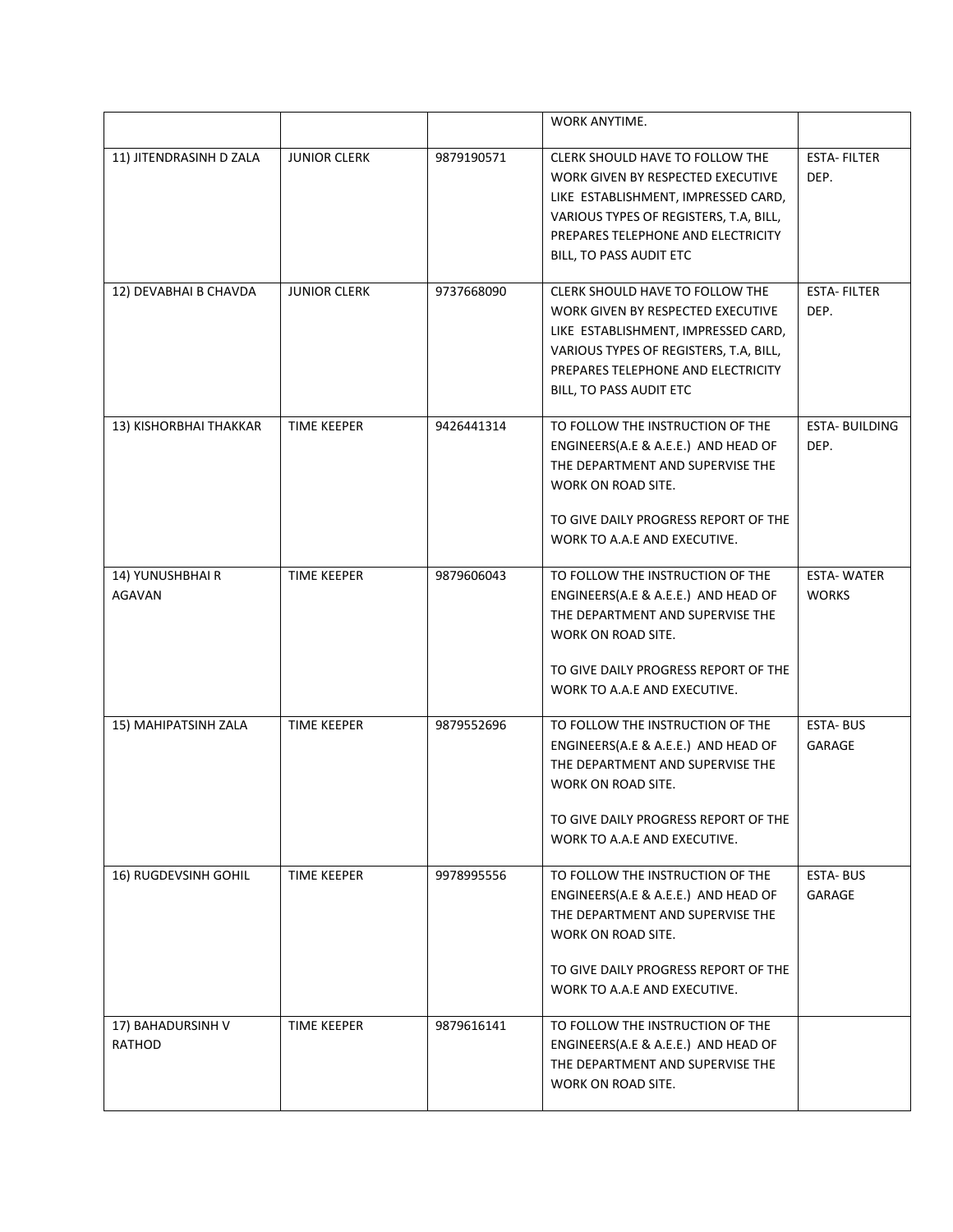|                        |               |            | TO GIVE DAILY PROGRESS REPORT OF THE |                   |
|------------------------|---------------|------------|--------------------------------------|-------------------|
|                        |               |            | WORK TO A.A.E AND EXECUTIVE.         |                   |
|                        |               |            |                                      |                   |
| 18) JILUBHAI KANUBHAI  | I/C MISTRI    | 7802065407 | HAS A POWER TO ALLOTE WORKS TO THE   | <b>OUTDOOR</b>    |
| PARMAR                 |               |            | LABOURS, TIME KEEPERS, DRIVERS ETC   |                   |
|                        |               |            | TO FOLLOW THE INSTRUCTIONS OF THE    |                   |
|                        |               |            | H.O.D AND TO ALLOT WORKS AS PER      |                   |
|                        |               |            | H.O.D'S INSTRUCTIONS                 |                   |
|                        |               |            | TO MAINTAIN TOOLS AND VEHICLES OF    |                   |
|                        |               |            | THE DEPARTMENTS                      |                   |
|                        |               |            |                                      |                   |
| 19) BALAVANTSINH U     | <b>DRIVER</b> | 9377582806 | TO DRIVE A VEHICLE ALLOTED BY THE    | <b>OUTDOOR</b>    |
| <b>GOHIL</b>           |               |            | H.O.D                                |                   |
|                        |               |            |                                      |                   |
|                        |               |            | TO MAINTAIN THE LOGBOOK OF THAT      |                   |
|                        |               |            | <b>VEHICLE</b>                       |                   |
|                        |               |            | DOING MAINTANANCE OF THAT VEHICLE    |                   |
|                        |               |            |                                      |                   |
| 20) KALUBHAI GHELABHAI | <b>DRIVER</b> | 9974815855 | TO DRIVE A VEHICLE ALLOTED BY THE    | ESTA-             |
|                        |               |            | H.O.D                                | <b>DRAINAGE</b>   |
|                        |               |            |                                      |                   |
|                        |               |            | TO MAINTAIN THE LOGBOOK OF THAT      |                   |
|                        |               |            | <b>VEHICLE</b>                       |                   |
|                        |               |            | DOING MAINTANANCE OF THAT VEHICLE    |                   |
|                        |               |            |                                      |                   |
| 21) BHAGWANBHAI V      | PEON          | 9737732211 | TO DELIEVER POST, LETTERS ETC TO THE | <b>ESTA-HOUSE</b> |
| <b>BAMBA</b>           |               |            | OFFICERS OR EXECUTIVES AND PREPARE   | TAX DEP.          |
|                        |               |            | NOTE OF THAT LETTERS.                |                   |
|                        |               |            | TO ARRANGE FURNITURES OF             |                   |
|                        |               |            | DEPARTMENT LIKE TABLES, CHAIRS, ETC  |                   |
|                        |               |            | ON ITS PARTICULAR PLACE              |                   |
|                        |               |            |                                      |                   |
| 22) ABDULKARIM         | LABOUR        | 8530919426 | TO FOLLOW THE OUTDOOR WORK GIVEN     | <b>ESTA-ROAD</b>  |
| DAUDBHAI LAKHANI       |               |            | BY CARPENTER LIKE COLOURWORK,        | DEP.              |
|                        |               |            | EXCAVATION WORK, TREE CUTTING,       |                   |
|                        |               |            | CLEANING, PATCH WORK ETC             |                   |
|                        |               |            | TO FOLLOW THE OUTDOOR WORK GIVEN     | <b>ESTA-ROAD</b>  |
| 23) MANJUBEN VINZUDA   | LABOUR        | 9375147279 | BY CARPENTER LIKE COLOURWORK,        | DEP.              |
|                        |               |            | EXCAVATION WORK, TREE CUTTING,       |                   |
|                        |               |            | <b>CLEANING ETC</b>                  |                   |
|                        |               |            |                                      |                   |
| 24) RAMESHBHAI         | <b>LABOUR</b> |            | TO FOLLOW THE OUTDOOR WORKS          | <b>OUTDOOR</b>    |
| <b>DANABHAI</b>        |               |            | <b>GIVEN BY CARPENTER LIKE</b>       |                   |
|                        |               |            | COLOURWORK, EXCAVATION WORK,         |                   |
|                        |               |            | TREE CUTTING, CLEANING ETC           |                   |
|                        |               |            |                                      |                   |
| 25) HANUBHAI JIVABHAI  | <b>LABOUR</b> |            | TO FOLLOW THE OUTDOOR WORKS          | <b>OUTDOOR</b>    |
|                        |               |            | <b>GIVEN BY CARPENTER LIKE</b>       |                   |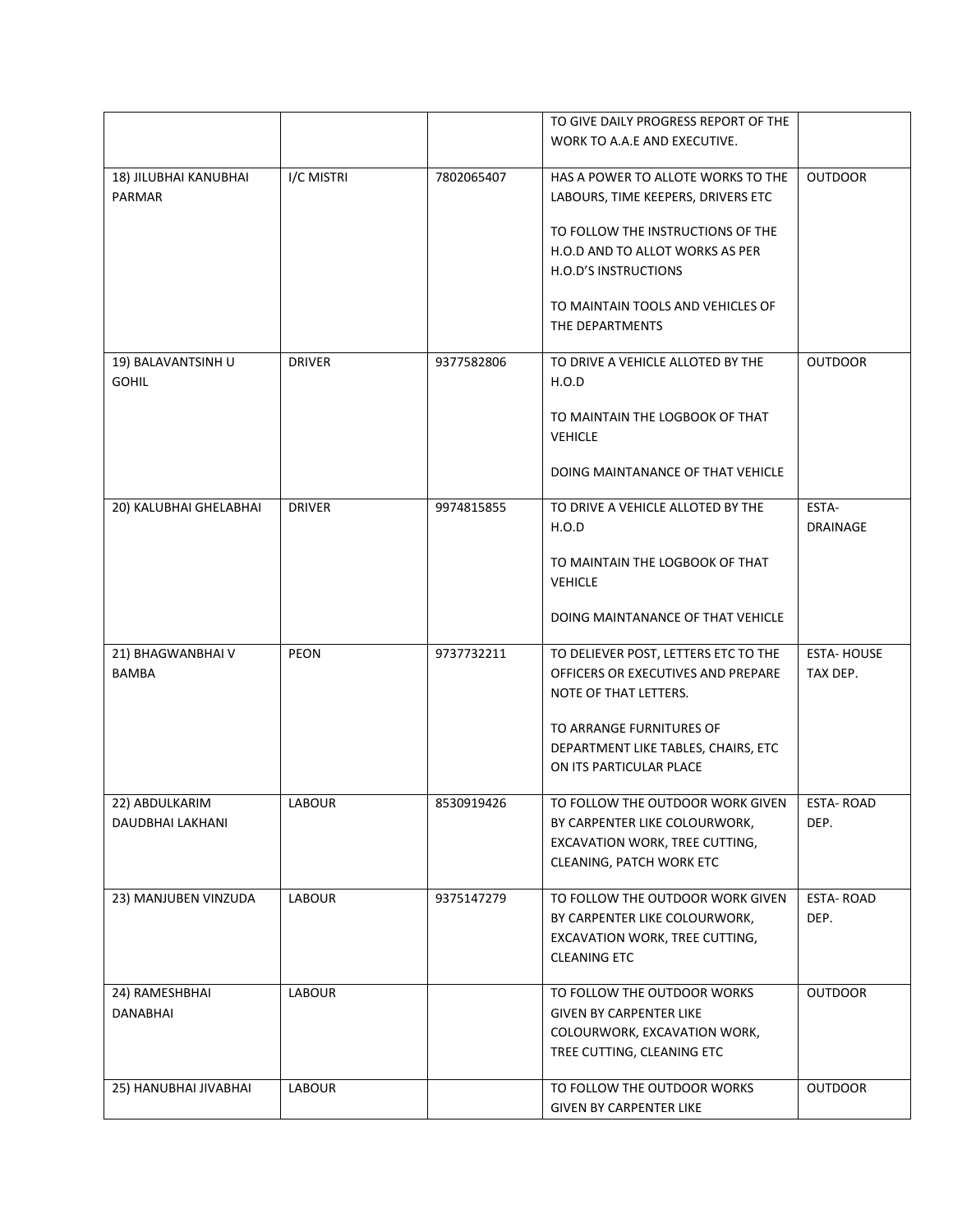|                         |                    | COLOURWORK, EXCAVATION WORK,   |                |
|-------------------------|--------------------|--------------------------------|----------------|
|                         |                    | TREE CUTTING, CLEANING ETC     |                |
|                         |                    |                                |                |
| 26) DIPAKBHAI           | <b>LABOUR</b>      | TO FOLLOW THE OUTDOOR WORKS    | <b>OUTDOOR</b> |
| CHHANABHAI              |                    | <b>GIVEN BY CARPENTER LIKE</b> |                |
|                         |                    | COLOURWORK, EXCAVATION WORK,   |                |
|                         |                    | TREE CUTTING, CLEANING ETC     |                |
| 27) CHAMPABEN JIVABHAI  | <b>LABOUR</b>      | TO FOLLOW THE OUTDOOR WORKS    | <b>OUTDOOR</b> |
|                         |                    | <b>GIVEN BY CARPENTER LIKE</b> |                |
|                         |                    | COLOURWORK, EXCAVATION WORK,   |                |
|                         |                    | TREE CUTTING, CLEANING ETC     |                |
|                         |                    |                                |                |
| 28) GAURIBEN            | <b>LABOUR</b>      | TO FOLLOW THE OUTDOOR WORKS    | <b>OUTDOOR</b> |
| <b>CHHANABHAI</b>       |                    | <b>GIVEN BY CARPENTER LIKE</b> |                |
|                         |                    | COLOURWORK, EXCAVATION WORK,   |                |
|                         |                    | TREE CUTTING, CLEANING ETC     |                |
| 29) SAVITABEN           | <b>LABOUR</b>      | TO FOLLOW THE OUTDOOR WORKS    | <b>OUTDOOR</b> |
| SHYAMJIBHAI             |                    | <b>GIVEN BY CARPENTER LIKE</b> |                |
|                         |                    | COLOURWORK, EXCAVATION WORK,   |                |
|                         |                    | TREE CUTTING, CLEANING ETC     |                |
| 30) REKHABEN POPATBHAI  | <b>LABOUR</b>      | TO FOLLOW THE OUTDOOR WORKS    | <b>OUTDOOR</b> |
|                         |                    | <b>GIVEN BY CARPENTER LIKE</b> |                |
|                         |                    | COLOURWORK, EXCAVATION WORK,   |                |
|                         |                    | TREE CUTTING, CLEANING ETC     |                |
|                         |                    |                                |                |
| 31) MANUBEN JIVABHAI    | <b>LABOUR</b>      | TO FOLLOW THE OUTDOOR WORKS    | <b>OUTDOOR</b> |
|                         |                    | <b>GIVEN BY CARPENTER LIKE</b> |                |
|                         |                    | COLOURWORK, EXCAVATION WORK,   |                |
|                         |                    | TREE CUTTING, CLEANING ETC     |                |
| 32) SAVITABEN RAVJIBHAI | <b>LABOUR</b>      | TO FOLLOW THE OUTDOOR WORKS    | <b>OUTDOOR</b> |
|                         |                    | <b>GIVEN BY CARPENTER LIKE</b> |                |
|                         |                    | COLOURWORK, EXCAVATION WORK,   |                |
|                         |                    | TREE CUTTING, CLEANING ETC     |                |
|                         |                    |                                |                |
| 33) SAVITABEN NANUBHAI  | <b>LABOUR</b>      | TO FOLLOW THE OUTDOOR WORKS    | <b>OUTDOOR</b> |
|                         |                    | <b>GIVEN BY CARPENTER LIKE</b> |                |
|                         |                    | COLOURWORK, EXCAVATION WORK,   |                |
|                         |                    | TREE CUTTING, CLEANING ETC     |                |
| 34) MANJUBEN            | <b>LABOUR</b>      | TO FOLLOW THE OUTDOOR WORKS    | <b>OUTDOOR</b> |
| <b>BACHUBHAI</b>        |                    | <b>GIVEN BY CARPENTER LIKE</b> |                |
|                         |                    | COLOURWORK, EXCAVATION WORK,   |                |
|                         |                    | TREE CUTTING, CLEANING ETC     |                |
| 35) AMBABEN BHUPATBHAI  | MU. OFFICE CLEANER |                                |                |
|                         |                    |                                |                |
| 36) MANEKBEN            | MU. OFFICE CLEANER |                                |                |
| NARAYANBHAI             |                    |                                |                |
|                         |                    |                                |                |